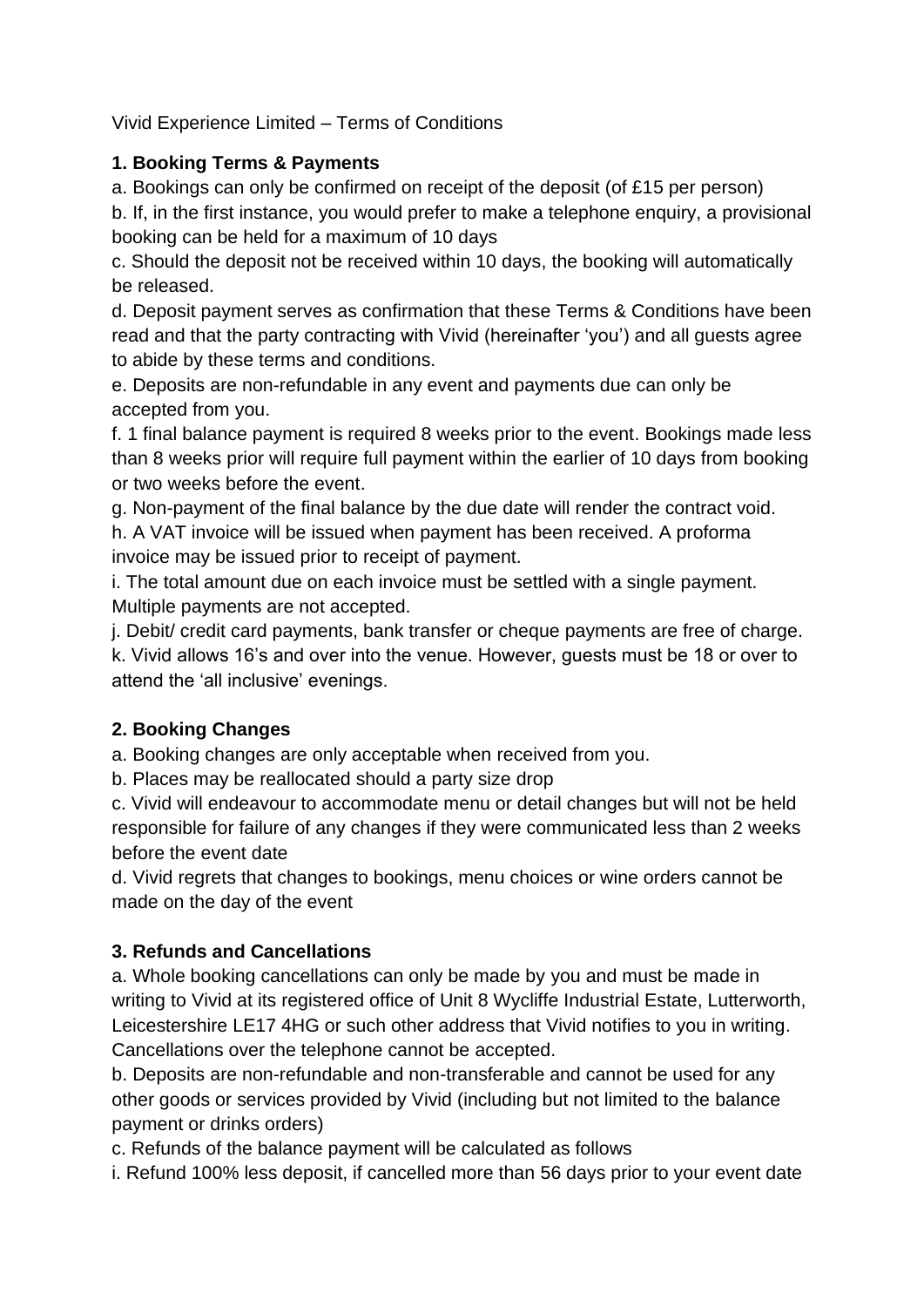ii. Refund 75% less deposit, if cancelled more than 28 days but less than 56 days prior to your event date

iii. Refund 50% less deposit, if cancelled more than 14 days but less than 28 days prior to your event date

iv. No refund, if cancelled 14 days or less prior to your event date

d. Refunds will be paid by Vivid as soon as reasonably possible within 21 days after receiving refund details from you

e. Refunded monies will be returned via the original method of payment.

### **4. Tickets & Table Plans**

a. You will be notified via email when tickets have been sent by Vivid 2 to 3 weeks prior to the event date

b. Due to on-going changes in configurations, tables will not be allocated until the day of the event.

c. Should individual place settings be required, you will be able to allocate these during the Pre-dinner Reception, provided that this is agreed in advance with a member of the Vivid staff.

### **5. Menu Pre-orders**

a. There is a set menu for this event, with a vegetarian alternative. Vivid will endeavour to accommodate any special dietary requirements if requested in advance, allergen information is held on all dishes and is available on request. Vivid must be notified of any dietary requirements no later than 2 weeks before the event to the contact email address published on Vivid's website and in its brochure for the applicable event.

b. Menu choices must be received no later than 14 days prior to your party date.

c. Vivid will endeavour to accommodate menu changes but will not be held responsible for failure of any changes if they were communicated less than 2 weeks before the event date

d. If menu options are not made before the event the standard Christmas menu will be served.

e. Vivid reserves the right to make changes to the advertised menu in the event of shortages in the supply of particular items but undertakes that a three-course meal will be served.

f. Where a party booking is for more than 1 table, please note that, once the guests are seated, the waiting staff will check at which table the guest(s) with special dietary requirements are sitting in order to assist with service.

### **6. Beverages**

a. Any pre-ordered beverages, drinks vouchers or drinks packages must be paid for in advance

b. Any drinks vouchers purchased are non-refundable after the event, cannot be exchanged for cash on the evening and are only valid for the year as stated on the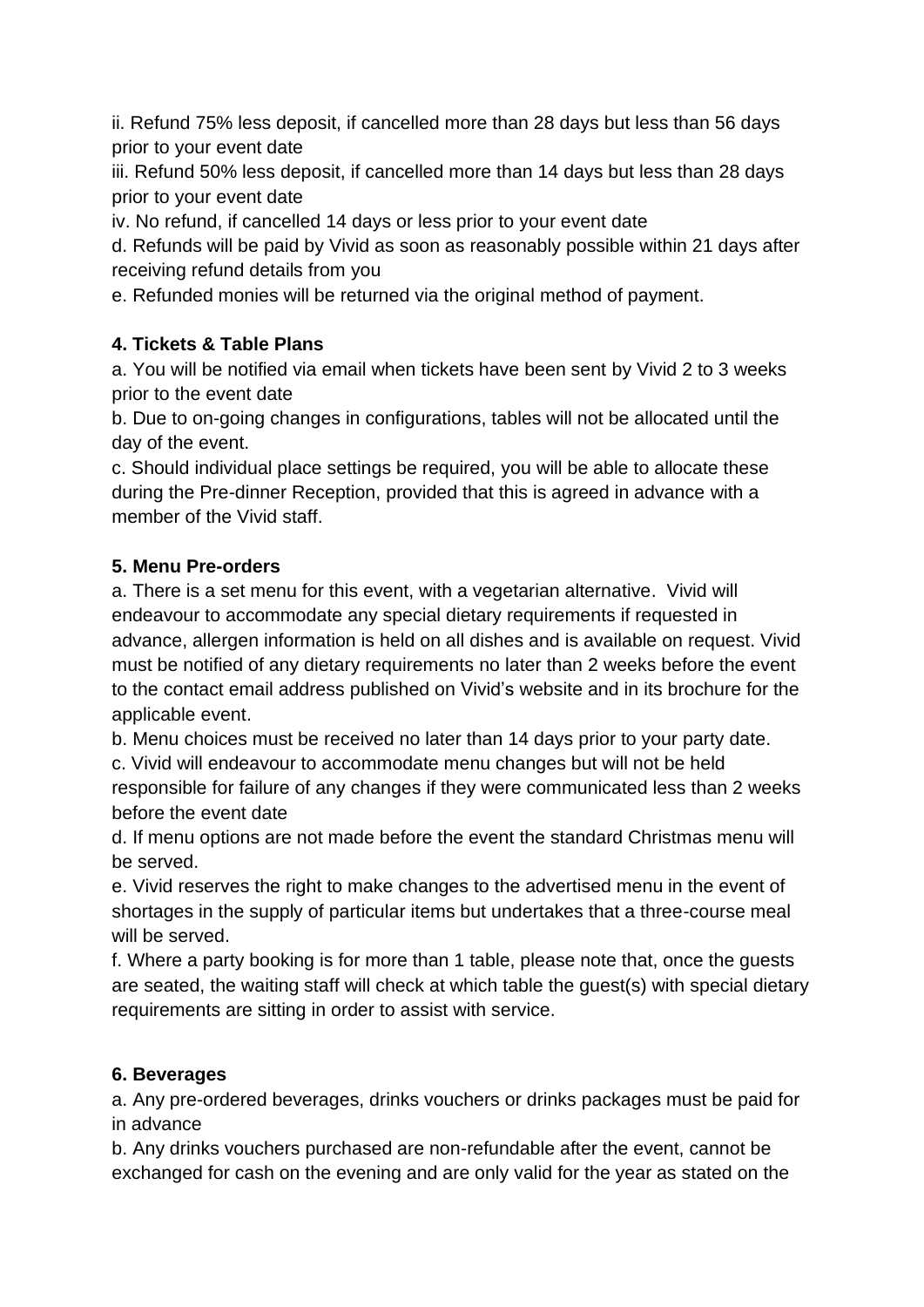drinks vouchers.

c. No drinks are included in the ticket price except where stated

d. Pre-ordered drinks packages can only be purchased if one is purchased for each and every guest in the party. Vivid regrets it is unable to make concessions for guests who do not require the drinks package for any reason whatsoever.

e. At the event, any queries regarding a beverage order must be made with a member of staff at the time. We advise that you take your beverage invoice to the event as proof of purchase. Any issues not raised during the evening cannot be dealt with post event.

f. Guests may not, under any circumstances, bring their own drinks.

g. Vivid's license conditions do not permit beverages to be removed from the venue.

#### **7. Miscellaneous**

a. Prices shown within the brochure include VAT at the rate of 20% and are subject to change should the VAT rate change.

b. Vivid reserves the right to refuse admission, and to remove from the function any person, whose condition in the opinion of the staff at the venue interferes, or is likely to interfere with, the enjoyment of the function by other participants. This includes non-compliance with the dress code stated in the brochure, on our website and on tickets.

c. Vivid does not accept any responsibility in respect of any person prevented from entering the function, or asked to leave due to their conduct

d. Vivid will take every care to honour commitments - but reserves the right to amend or alter all or part of the programme of the parties and regret that they will not accept liability for errors, changes, omissions or cancellations.

e. Vivid does not accept any liability & shall not be liable for non-completion of the event, or for any delays arising as a results of strikes, riots or lockouts affecting the owner of the event venue or any third party suppliers to Vivid and/or the event, adverse weather conditions, loss, damage or cancellation due to fire, flood, or any other cause beyond Vivid's reasonable control.

f. Although car parking areas are patrolled 24hrs a day Vivid does not accept responsibility for loss or damage to your vehicle whilst on its premises

g. Dates and timings advertised are subject to licensing approval and a sufficient level of ticket sales in the sole opinion of Vivid.

h. Pictures used in this brochure are from past events managed by Vivid - exact theme sets, costumes and entertainment vary from venue to venue and from year to year.

i. It must be appreciated that Vivid is required to book and pay for labour, entertainment and certain food items in advance.

j. Nothing in these terms limits or excludes Vivid's liability for death or personal injury caused by its negligence, fraud or fraudulent misrepresentation, or any other liability which cannot be limited or excluded by applicable law.

k. Subject to sub-paragraph (j) above, Vivid shall have no liability to you, whether in contract or tort or otherwise, for any loss of profit or of goodwill, or any loss or damage which is indirect or consequential or which does not arise as a direct result and natural result of a breach of its contract with you or which is not a reasonably foreseeable consequence of such a breach and Vivid's aggregate liability to you, whether in contract, tort (including negligence), for breach of statutory duty, or otherwise, arising under or in connection with the provision of its contract with you shall be limited to the